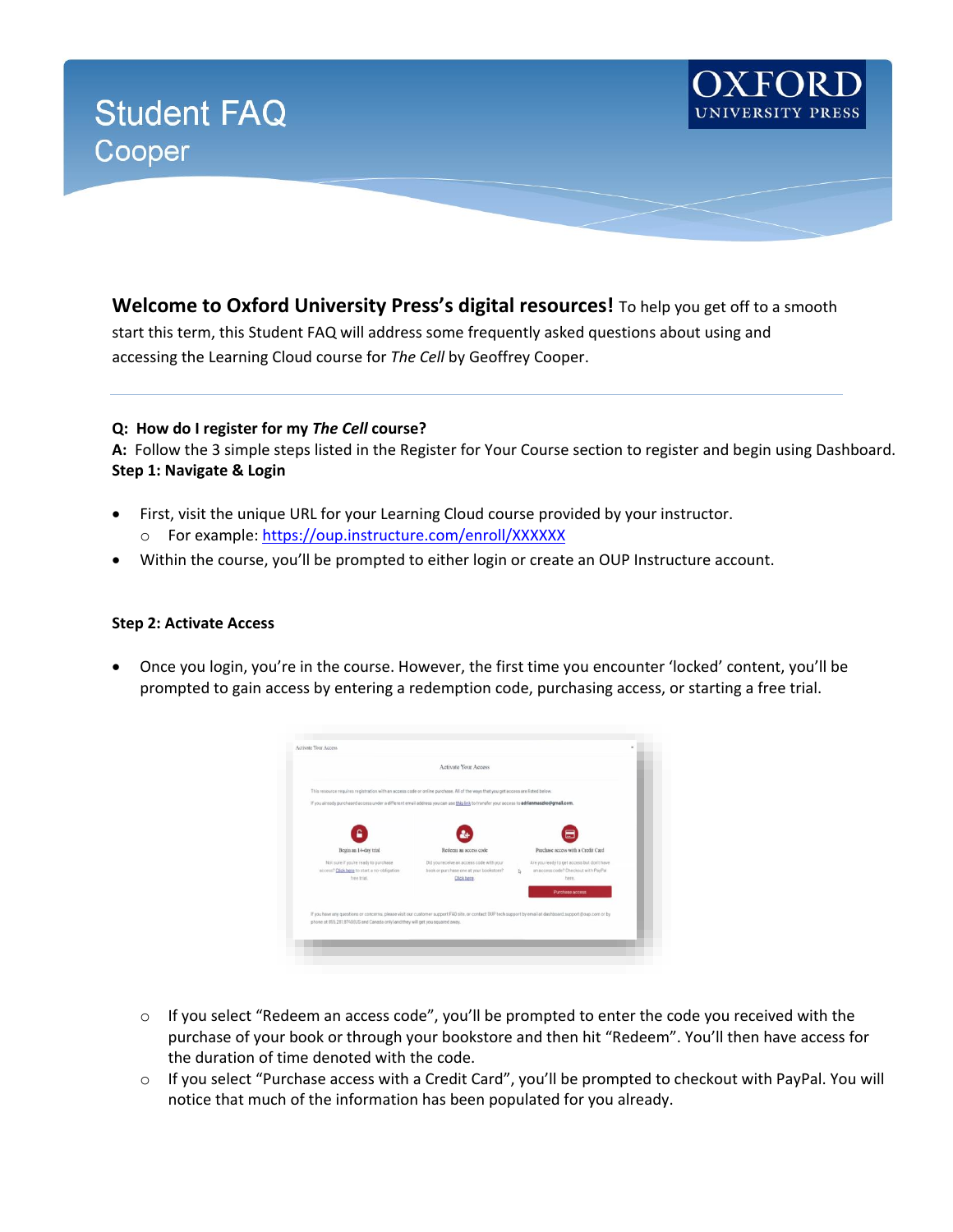





When you've finished entering your information, click "Continue".

|                                                                                           |  |         | Are you ready to get access but don't have an access code? Checkout with PayPal here.                                                                          |                 |  |
|-------------------------------------------------------------------------------------------|--|---------|----------------------------------------------------------------------------------------------------------------------------------------------------------------|-----------------|--|
| you meant to redeem an access code to access these protected resources please click here. |  |         | Complete the form below to complete your purchase on PayPal.com. No account is required for this process, you may choose to use one or checkout as a quest. If |                 |  |
| Country                                                                                   |  |         |                                                                                                                                                                |                 |  |
|                                                                                           |  |         | By the People Brief 4e Student Resources<br>State/Province/Region                                                                                              |                 |  |
|                                                                                           |  |         |                                                                                                                                                                |                 |  |
| City                                                                                      |  | Address |                                                                                                                                                                | Zip/Postal Code |  |

- You'll then see a purchase summary screen. Continue on to purchase access through PayPal.
- o If you select "Begin a trial", you'll be prompted to redeem an access code or purchase access if you attempt to access locked content after the completion of the trial period.

### **Step 6: Use**

After gaining access to 'locked' content, you're now able to begin using Learning Cloud! **Q: What technical support resources are available to me?**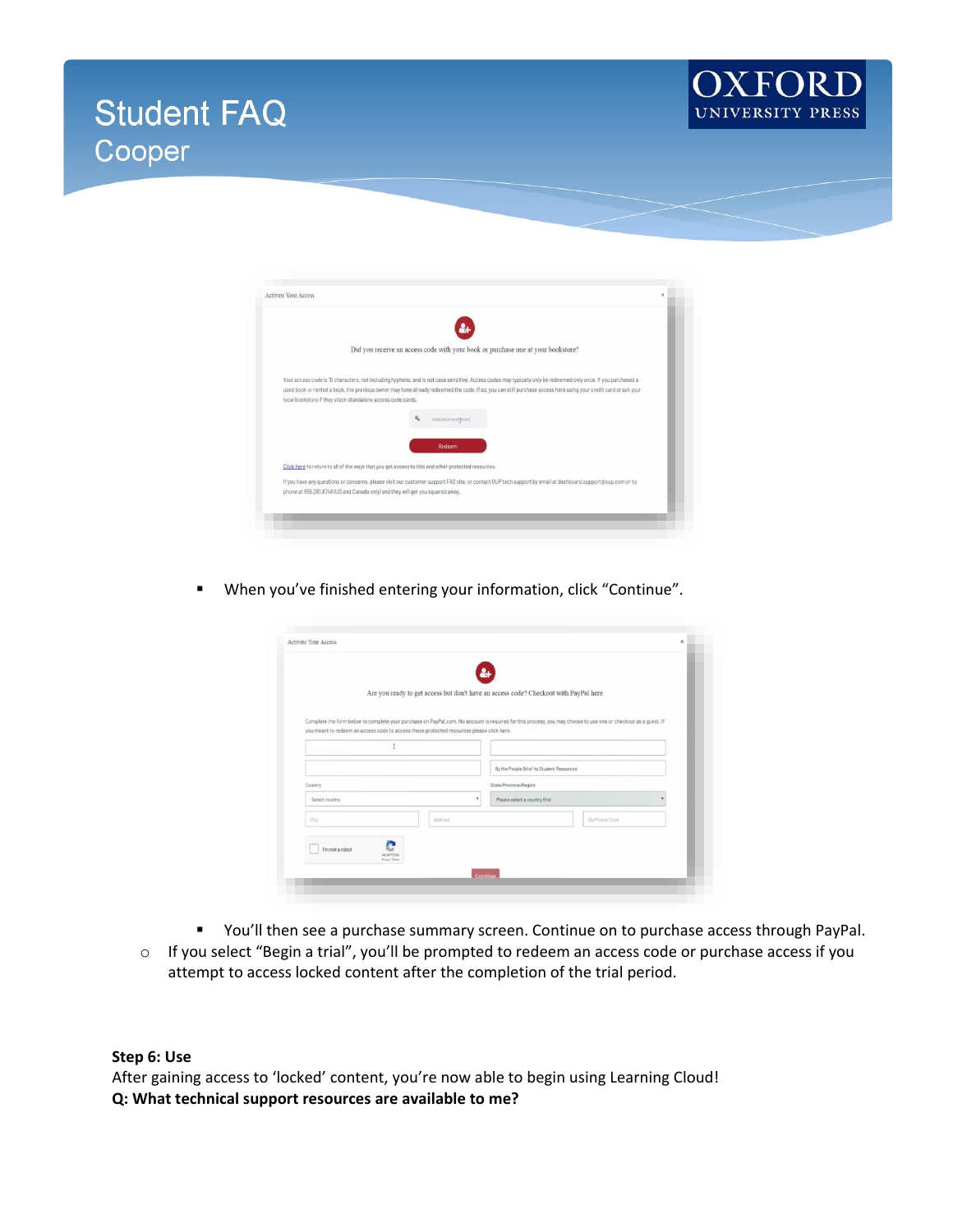

**A:** Our dedicated Digital Support Team is available by phone and email to assist students with technical questions. For support regarding Oxford content or gaining access to Oxford content, contact our Digital Support Team at:

- **Email**[: LearningCloud.Support@oup.com](mailto:LearningCloud.Support@oup.com)
- **Phone:** 855-281-8749
- **Website:** <https://oup.softwareassist.com/>
- **Digital Support Hours:**
	- Monday–Friday: between 9:00am–11:00pm (EST)
	- Saturday: between 11:30am–8:00pm (EST)
	- Sunday: between 11:30am–11:00pm (EST)

## **Q: Is student access to the Cooper Learning Cloud course included with their copy of the book?**

**A:** Yes! All new print and digital copies of the text automatically include a one-time-use access code that allows students to unlock Learning Cloud for no additional cost.

### **Q: How long can I access my** *The Cell* **Learning Cloud course?**

**A:** All enrollments have access to their Learning Cloud for the duration of your course.

## **Q: Q: Is it really worth accessing Learning Cloud for this course?**

**A:** Yes! Learning Cloud's premium digital assets takes your learning to the next level and will help you succeed in your course. These digital learning solutions provide a variety of resources, exercises, and activities that drive and promote student success.

## **Q: Which internet browsers best support Learning Cloud use?**

**A:** Learning Cloud works best with **Chrome** and **Firefox**. Use of Internet Explorer is strongly discouraged.

## **Q: What do I do if I am having problems logging into Learning Cloud?**

**A:** If you cannot remember your password, you can follow the "[Forgot your password?](https://dashboard.oup.com/d2l/lp/forgotPassword/forgotPassword.d2l)" link on the [Learning](https://dashboard.oup.com/d2l/login)  [Cloud login page](https://dashboard.oup.com/d2l/login) to **recover your password**. Enter your username and press submit and you will receive a password reset email to the email address associated with your account.

**If you do not receive the email in a few minutes**, this could be because you mistyped your username, your account's email address is not set or is incorrect, or the email was delayed or routed to your junk email folder Check your Spam and Junk folders for the email. If you cannot find it you will need to contact Digital Support.

**The fastest way to get a response is by [submitting a new incident](https://oup.softwareassist.com/CreateIncident.aspx)**. Please be sure to include your Learning Cloud username in your request.